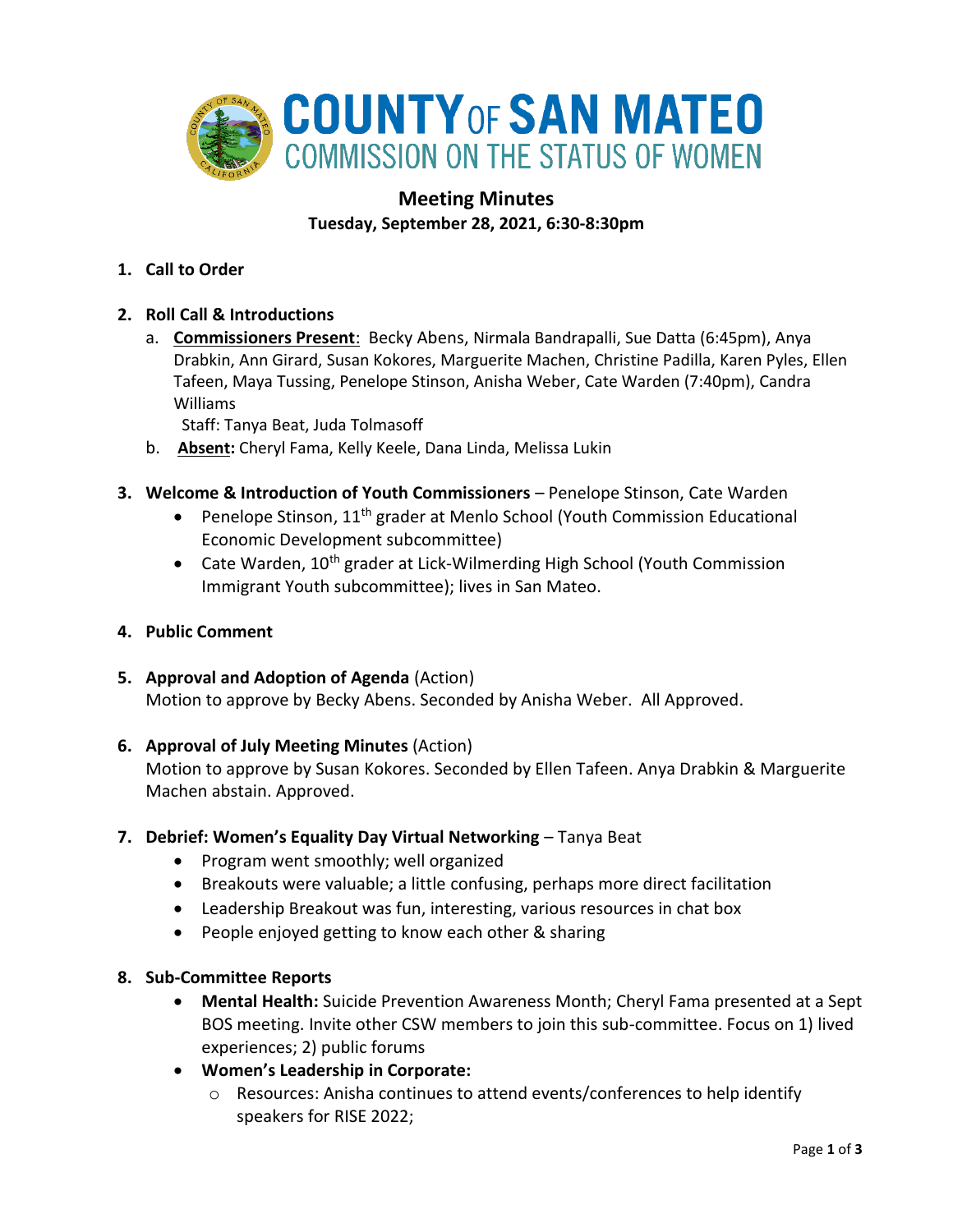- o Susan K and Juda also contributing by looking at speakers for RISE 2022
- o Women in the Workplace report
- o Potential Forum: young women running for office
- **RISE 2022 Conference & Women's Hall of Fame:** 
	- $\circ$  Three tracks: Economic Empowerment; Leadership in Corporate; Mental Health & Wellness; 3 concurrent sessions at 3 times during the day.
	- o Plenaries: keynote conversations that are 20-30 minutes in length (3 plenaries)
	- $\circ$  Vet your sessions and then select your speakers. They need to provide their own Zoom. Sub-Committees will need to confirm their three session speaker availability for March 24.
	- o Deadline to submit speakers: Nov 5-7
	- o Please email Tanya keynote suggestions (keynotes 20-30 minutes); morning plenary, lunch plenary, closing plenary.
	- o Seeking someone to do a meditation to start the morning of March 24
	- o Women's Hall of Fame nomination now open: [https://csw.smcgov.org/womens](https://csw.smcgov.org/womens-hall-fame-young-women-excellence-nominations-now-open)[hall-fame-young-women-excellence-nominations-now-open](https://csw.smcgov.org/womens-hall-fame-young-women-excellence-nominations-now-open)
- **Economic Empowerment:** 
	- o Candra Williams has joined us and will focus on financial wellness.
	- $\circ$  August 10 met with Supervisor Groom very positive & supportive
	- o Roundtable Discussion: Women's Economic Empowerment: Committed Citizens Making Changes – register at [https://www.fairlightadvisors.com/events/womens](https://www.fairlightadvisors.com/events/womens-economic-empowerment-committed-citizens-making-changes)[economic-empowerment-committed-citizens-making-changes](https://www.fairlightadvisors.com/events/womens-economic-empowerment-committed-citizens-making-changes)

## **9. Women and Money –** Presentation by Sylvia Kwan, Ellevest CIO

- Built by women, for women:<https://www.ellevest.com/>
- Please see presentation in September Meeting Materials document
- Support women with their confidence and matching values to investing
- Inquiry from Youth Commissioner: Ellevest Teen Workshops? Definitely possible, let's look at a class.
- Hey Sylvia, Quick Question column: [https://www.ellevest.com/magazine/tag/hey](https://www.ellevest.com/magazine/tag/hey-sylvia-quick-question)[sylvia-quick-question](https://www.ellevest.com/magazine/tag/hey-sylvia-quick-question)
- One-page Resource page for the CSW website starting point for women in SMC

## **10. Director's Report** – Tanya Beat

• Domestic Violence Council CSW Liaison – need new liaison: Sue Datta *Domestic Violence Council Member Roster*

| <b>Member</b>                  | Title      | <b>Appointed</b> | <b>Expires</b>            | <b>Representing</b>         |
|--------------------------------|------------|------------------|---------------------------|-----------------------------|
| <b>Carole Groom</b>            | Chair      |                  | <b>Categorical Member</b> | <b>Board of Supervisors</b> |
| Elisa Kuhl                     | Vice-Chair |                  | <b>Categorical Member</b> | <b>District Attorney</b>    |
| Morris Maya                    | Alternate  |                  |                           | <b>District Attorney</b>    |
| Sgt. Joseph CangMember         |            |                  | <b>Categorical Member</b> | Sheriff                     |
| <b>Michael Callagy</b>         | Member     |                  | <b>Categorical Member</b> | <b>County Manager</b>       |
| <b>Noelle Bruton</b>           | Member     |                  | <b>Categorical Member</b> | <b>Health System</b>        |
| Elisa Kuhl                     | Member     |                  | <b>Categorical Member</b> | <b>District Attorney</b>    |
| <b>Selina Toy-Lee</b>          | Member     |                  | <b>Categorical Member</b> | Human Services Agency       |
| <b>Robert Spencer</b>          | Member     |                  | <b>Categorical Member</b> | <b>SMMC/Keller Center</b>   |
| <b>Robert Foucrault Member</b> |            |                  | <b>Categorical Member</b> | Coroner                     |